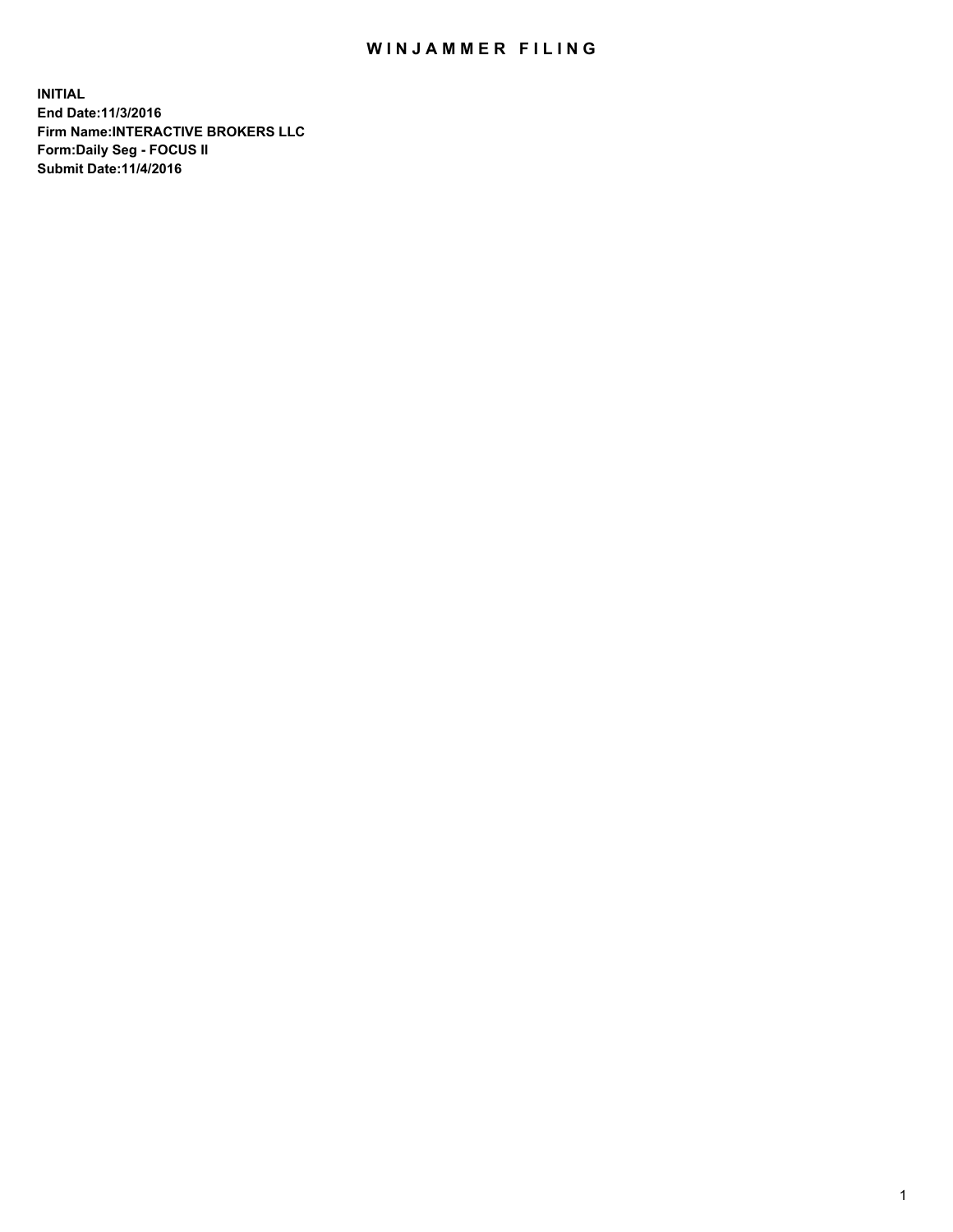## **INITIAL End Date:11/3/2016 Firm Name:INTERACTIVE BROKERS LLC Form:Daily Seg - FOCUS II Submit Date:11/4/2016 Daily Segregation - Cover Page**

| Name of Company<br><b>Contact Name</b><br><b>Contact Phone Number</b><br><b>Contact Email Address</b>                                                                                                                                                                                                                          | <b>INTERACTIVE BROKERS LLC</b><br>James Menicucci<br>203-618-8085<br>jmenicucci@interactivebrokers.c<br>om |
|--------------------------------------------------------------------------------------------------------------------------------------------------------------------------------------------------------------------------------------------------------------------------------------------------------------------------------|------------------------------------------------------------------------------------------------------------|
| FCM's Customer Segregated Funds Residual Interest Target (choose one):<br>a. Minimum dollar amount: ; or<br>b. Minimum percentage of customer segregated funds required:%; or<br>c. Dollar amount range between: and; or<br>d. Percentage range of customer segregated funds required between:% and%.                          | $\overline{\mathbf{0}}$<br>0<br>155,000,000 245,000,000<br>0 <sub>0</sub>                                  |
| FCM's Customer Secured Amount Funds Residual Interest Target (choose one):<br>a. Minimum dollar amount: ; or<br>b. Minimum percentage of customer secured funds required:%; or<br>c. Dollar amount range between: and; or<br>d. Percentage range of customer secured funds required between:% and%.                            | $\overline{\mathbf{0}}$<br>$\overline{\mathbf{0}}$<br>80,000,000 120,000,000<br>00                         |
| FCM's Cleared Swaps Customer Collateral Residual Interest Target (choose one):<br>a. Minimum dollar amount: ; or<br>b. Minimum percentage of cleared swaps customer collateral required:% ; or<br>c. Dollar amount range between: and; or<br>d. Percentage range of cleared swaps customer collateral required between:% and%. | $\overline{\mathbf{0}}$<br>$\overline{\mathbf{0}}$<br>0 <sub>0</sub><br><u>00</u>                          |

Attach supporting documents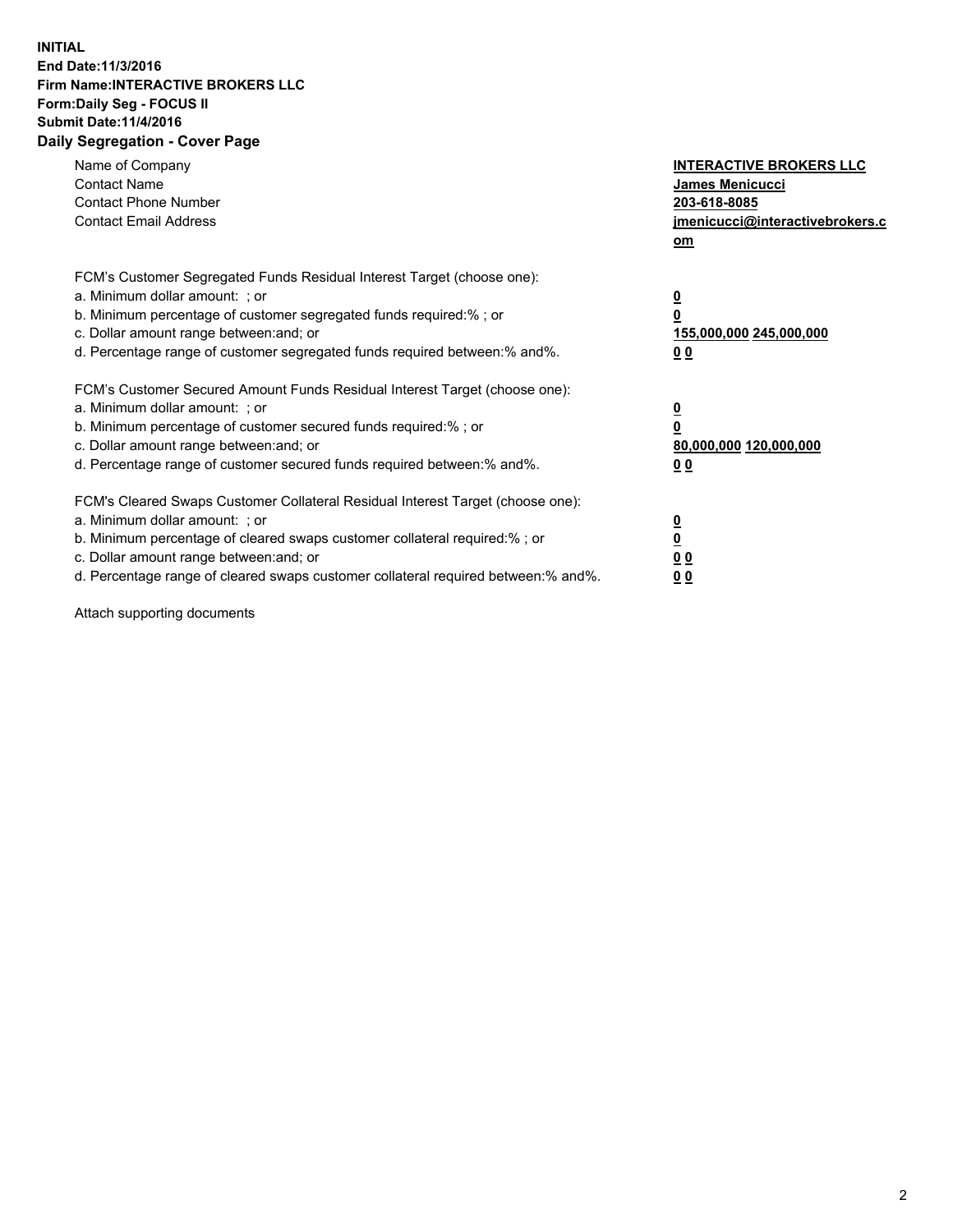## **INITIAL End Date:11/3/2016 Firm Name:INTERACTIVE BROKERS LLC Form:Daily Seg - FOCUS II Submit Date:11/4/2016 Daily Segregation - Secured Amounts**

|     | Daily Ocglegation - Occuled Amounts                                                                        |                                  |
|-----|------------------------------------------------------------------------------------------------------------|----------------------------------|
|     | Foreign Futures and Foreign Options Secured Amounts                                                        |                                  |
|     | Amount required to be set aside pursuant to law, rule or regulation of a foreign                           | $0$ [7305]                       |
|     | government or a rule of a self-regulatory organization authorized thereunder                               |                                  |
| 1.  | Net ledger balance - Foreign Futures and Foreign Option Trading - All Customers                            |                                  |
|     | A. Cash                                                                                                    | 393,170,048 [7315]               |
|     | B. Securities (at market)                                                                                  | $0$ [7317]                       |
| 2.  | Net unrealized profit (loss) in open futures contracts traded on a foreign board of trade                  | -1,220,210 [7325]                |
| 3.  | Exchange traded options                                                                                    |                                  |
|     | a. Market value of open option contracts purchased on a foreign board of trade                             | 120,988 [7335]                   |
|     | b. Market value of open contracts granted (sold) on a foreign board of trade                               | $-60,688$ [7337]                 |
| 4.  | Net equity (deficit) (add lines 1. 2. and 3.)                                                              | 392,010,138 [7345]               |
| 5.  | Account liquidating to a deficit and account with a debit balances - gross amount                          | 60,558 [7351]                    |
|     | Less: amount offset by customer owned securities                                                           | 0 [7352] 60,558 [7354]           |
| 6.  | Amount required to be set aside as the secured amount - Net Liquidating Equity                             | 392,070,696 [7355]               |
|     | Method (add lines 4 and 5)                                                                                 |                                  |
| 7.  | Greater of amount required to be set aside pursuant to foreign jurisdiction (above) or line                | 392,070,696 [7360]               |
|     | 6.                                                                                                         |                                  |
|     | FUNDS DEPOSITED IN SEPARATE REGULATION 30.7 ACCOUNTS                                                       |                                  |
| 1.  | Cash in banks                                                                                              |                                  |
|     | A. Banks located in the United States                                                                      | 5,000,000 [7500]                 |
|     | B. Other banks qualified under Regulation 30.7                                                             | 0 [7520] 5,000,000 [7530]        |
| 2.  | Securities                                                                                                 |                                  |
|     | A. In safekeeping with banks located in the United States                                                  | 438,216,275 [7540]               |
|     | B. In safekeeping with other banks qualified under Regulation 30.7                                         | 0 [7560] 438,216,275 [7570]      |
| 3.  | Equities with registered futures commission merchants                                                      |                                  |
|     | A. Cash                                                                                                    | $0$ [7580]                       |
|     | <b>B.</b> Securities                                                                                       | $0$ [7590]                       |
|     | C. Unrealized gain (loss) on open futures contracts                                                        | $0$ [7600]                       |
|     | D. Value of long option contracts                                                                          | $0$ [7610]                       |
|     | E. Value of short option contracts                                                                         | 0 [7615] 0 [7620]                |
| 4.  | Amounts held by clearing organizations of foreign boards of trade                                          |                                  |
|     | A. Cash                                                                                                    | $0$ [7640]                       |
|     | <b>B.</b> Securities                                                                                       | $0$ [7650]                       |
|     | C. Amount due to (from) clearing organization - daily variation                                            | $0$ [7660]                       |
|     | D. Value of long option contracts                                                                          | $0$ [7670]                       |
|     | E. Value of short option contracts                                                                         | 0 [7675] 0 [7680]                |
| 5.  | Amounts held by members of foreign boards of trade                                                         |                                  |
|     | A. Cash                                                                                                    | 56,025,108 [7700]                |
|     | <b>B.</b> Securities                                                                                       | $0$ [7710]                       |
|     | C. Unrealized gain (loss) on open futures contracts                                                        | 6,112,690 [7720]                 |
|     | D. Value of long option contracts                                                                          | 120,982 [7730]                   |
|     | E. Value of short option contracts                                                                         | -60,686 [7735] 62,198,094 [7740] |
| 6.  | Amounts with other depositories designated by a foreign board of trade                                     | 0 [7760]                         |
| 7.  | Segregated funds on hand                                                                                   | $0$ [7765]                       |
| 8.  | Total funds in separate section 30.7 accounts                                                              | 505,414,369 [7770]               |
| 9.  | Excess (deficiency) Set Aside for Secured Amount (subtract line 7 Secured Statement<br>Page 1 from Line 8) | 113,343,673 [7380]               |
| 10. | Management Target Amount for Excess funds in separate section 30.7 accounts                                | 80,000,000 [7780]                |
| 11. | Excess (deficiency) funds in separate 30.7 accounts over (under) Management Target                         | 33,343,673 [7785]                |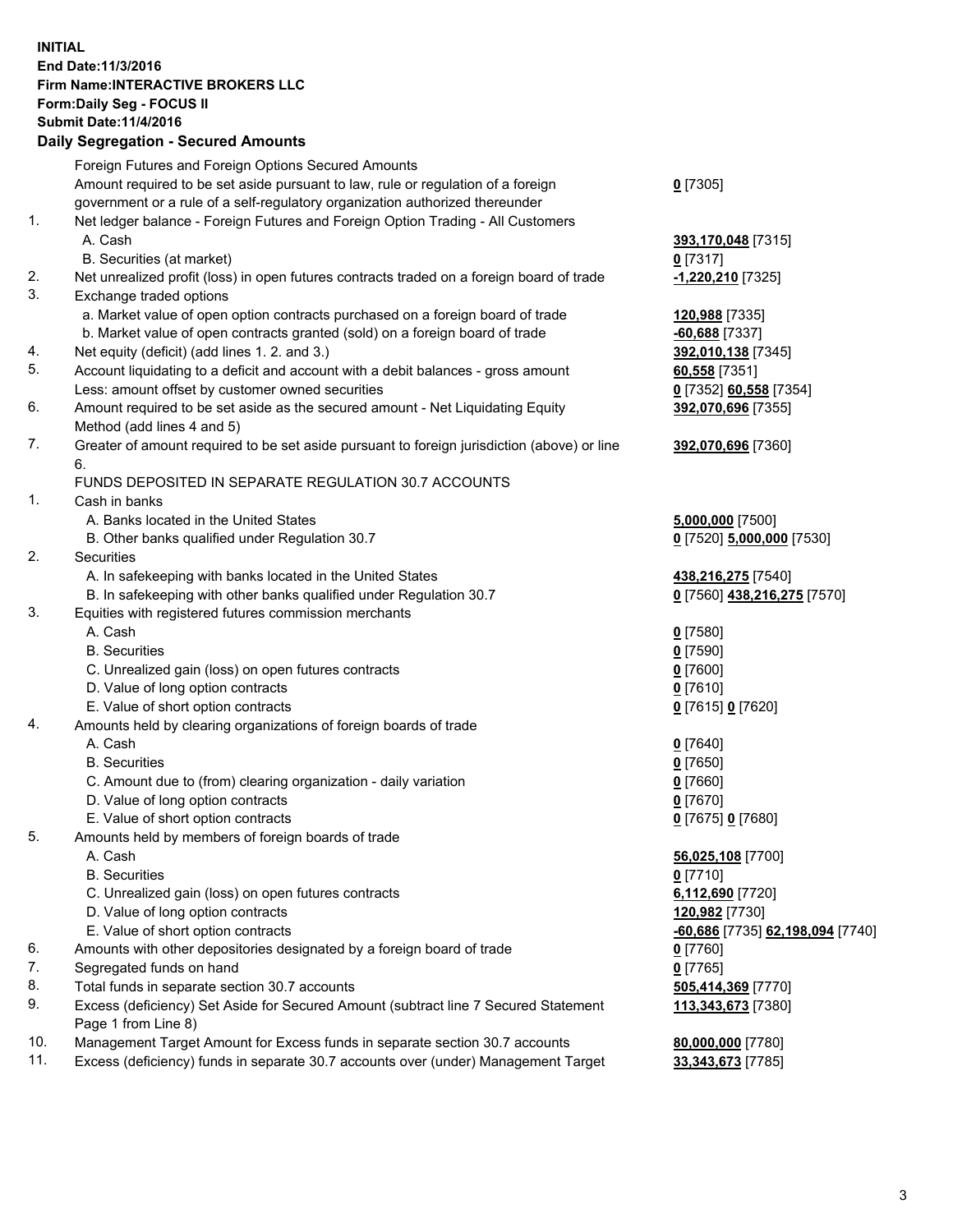**INITIAL End Date:11/3/2016 Firm Name:INTERACTIVE BROKERS LLC Form:Daily Seg - FOCUS II Submit Date:11/4/2016 Daily Segregation - Segregation Statement** SEGREGATION REQUIREMENTS(Section 4d(2) of the CEAct) 1. Net ledger balance A. Cash **3,094,660,983** [7010] B. Securities (at market) **0** [7020] 2. Net unrealized profit (loss) in open futures contracts traded on a contract market **51,638,233** [7030] 3. Exchange traded options A. Add market value of open option contracts purchased on a contract market **194,027,246** [7032] B. Deduct market value of open option contracts granted (sold) on a contract market **-280,118,851** [7033] 4. Net equity (deficit) (add lines 1, 2 and 3) **3,060,207,611** [7040] 5. Accounts liquidating to a deficit and accounts with debit balances - gross amount **480,246** [7045] Less: amount offset by customer securities **0** [7047] **480,246** [7050] 6. Amount required to be segregated (add lines 4 and 5) **3,060,687,857** [7060] FUNDS IN SEGREGATED ACCOUNTS 7. Deposited in segregated funds bank accounts A. Cash **104,309,500** [7070] B. Securities representing investments of customers' funds (at market) **2,021,119,676** [7080] C. Securities held for particular customers or option customers in lieu of cash (at market) **0** [7090] 8. Margins on deposit with derivatives clearing organizations of contract markets A. Cash **28,317,616** [7100] B. Securities representing investments of customers' funds (at market) **1,222,441,316** [7110] C. Securities held for particular customers or option customers in lieu of cash (at market) **0** [7120] 9. Net settlement from (to) derivatives clearing organizations of contract markets **8,433,903** [7130] 10. Exchange traded options A. Value of open long option contracts **194,027,278** [7132] B. Value of open short option contracts **-280,118,105** [7133] 11. Net equities with other FCMs A. Net liquidating equity **0** [7140] B. Securities representing investments of customers' funds (at market) **0** [7160] C. Securities held for particular customers or option customers in lieu of cash (at market) **0** [7170] 12. Segregated funds on hand **0** [7150] 13. Total amount in segregation (add lines 7 through 12) **3,298,531,184** [7180] 14. Excess (deficiency) funds in segregation (subtract line 6 from line 13) **237,843,327** [7190] 15. Management Target Amount for Excess funds in segregation **155,000,000** [7194]

16. Excess (deficiency) funds in segregation over (under) Management Target Amount Excess

**82,843,327** [7198]